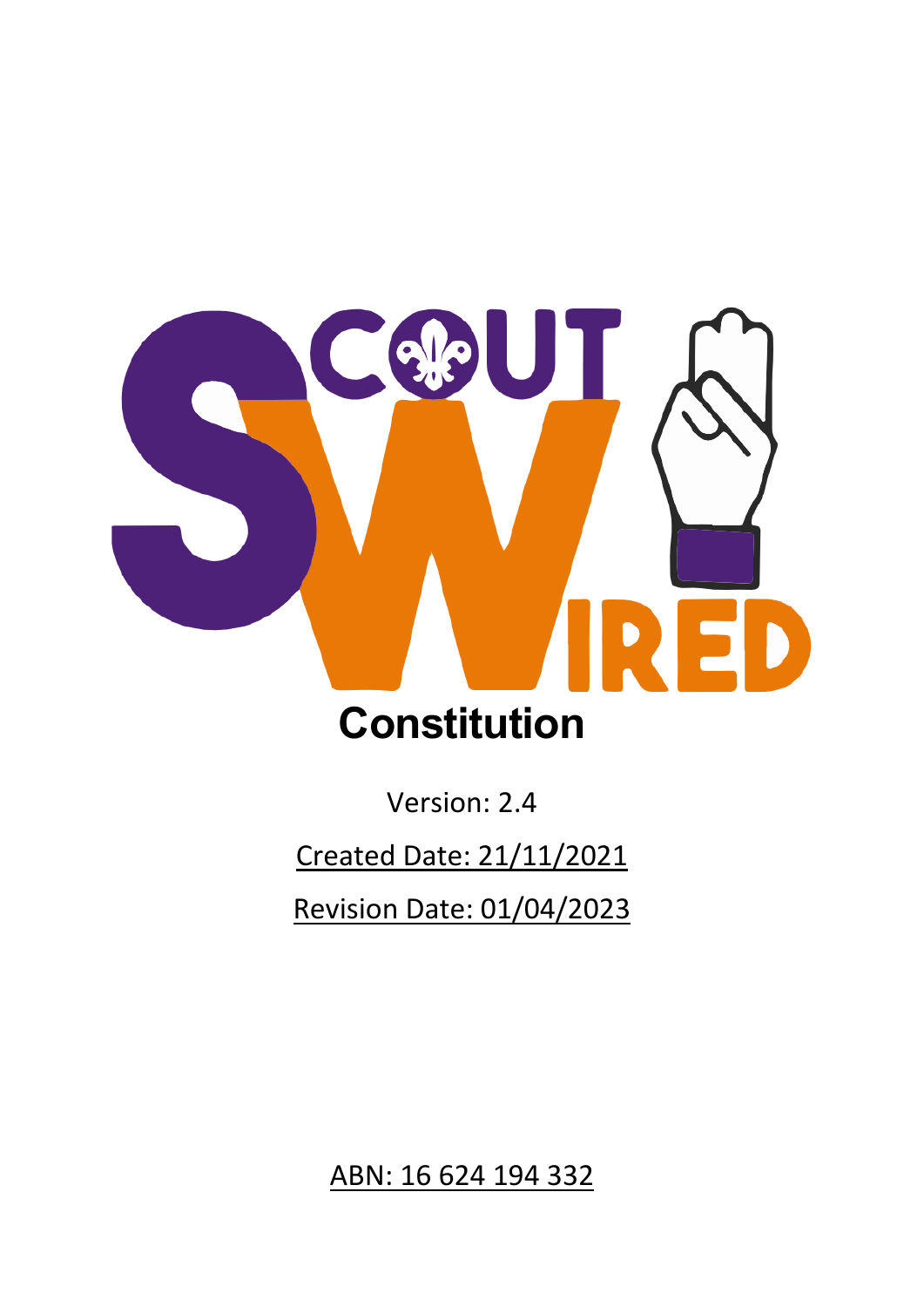### Mission Statement -

To be an inclusive online community for Scouts and Guides around the globe while contributing to the development and socialization of young people through a value system based on the scout and guide promise and law. We strive to help build a better world where people are self-fulfilled as individuals and play a constructive role in our global society.

# Section 1: Incorporation and Purpose

- 1. This organisation is to be known as ScoutWired Online Gaming Association INC. or "ScoutWired", a not-for-profit incorporated association.
- 2. The ScoutWired Constitution holds formal acknowledgement to all Services, Policies and Rules, and any Bylaws contained in this document.
- 3. ScoutWired exists to:
	- a) Provide safe and secure online services for use by Scouts and Guides worldwide
	- b) Support the learning and development of young people in the areas of youth leadership, corporate responsibility, and professional conduct
	- c) Provide resources for good conduct and safe web-based communications

## Section 2: Membership

- 1. Conditions of membership:
	- a) Executives must be 18 years of age;
		- i) Unless special exception made by agreement with Executive Council
	- b) There is no requirement for users to have to be scouter or guider, however the service is supposed to be for scouters and guiders
	- c) ScoutWired will not discriminate providing services for non-scouting users
	- d) All Adult team members are required to be registered with a National Scouting or Guiding Organisation (NSO or NGO); or alternatively.
		- i) Registered with ScoutWired as an Adult Support member with police clearance and identity verification
		- ii) Previously been a registered adult in an NSO or NGO
	- e) All Youth team members are required to be over 13 years of age.
	- f) It is preferred that team members under 18 be registered with a NSO or NGO. In some cases, under the discretion of council, non-scouting or guiding youth members may be accepted.
- 2. Team membership.
	- a) Commences at the completion of minimum training requirements.
	- b) and ends when the person leaves ScoutWired.
	- c) May be ended by council at any point at their discretion.
- 3. There is no financial requirement or cost to join ScoutWired.
- 4. There are no paid positions or remunerations for any person(s)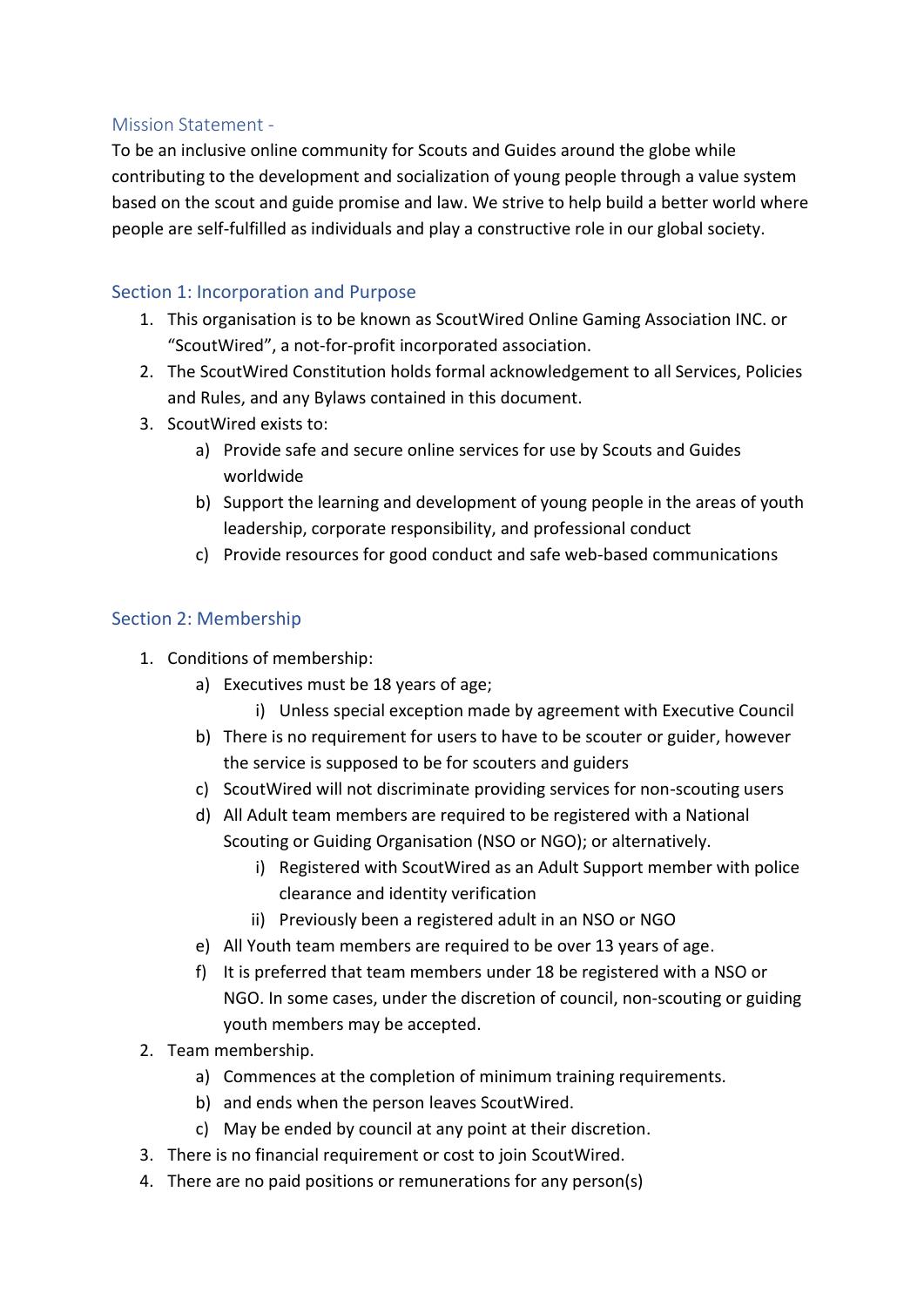- 5. Council may impose probationary periods on new members or changing roles within ScoutWired
- 6. The register of members is to be kept by the ScoutWired Coordinator and managed using ScoutWired's HRMS software. Contact the coordinator to gain access to this register.

In some cases, a role will become vacant before the next AGM and these reasons include but are not limited to resignation, death, insolvency, loss of mental capacity or being removed from office as outlined in section 3. Resignation for a position is to be either in writing to the executive or verbally to at least 2 members of the executive (preference of writing)

## Section 3: Removal of an executive or council office holder

- 1. Member of council or executives may be removed from office:
	- a) If a vote of no confidence is carried with at least 75% of the Council.
	- b) A vote of no confidence must be approved by any member of executive.
	- c) In the event that an executive or council officer is found to have engaged in unlawful or serious misconduct that would require the termination of membership.
	- d) If an executive or council officer is convicted of a crime and is incarcerated making them unable to perform their duties.
- 2. An election is to occur as soon as possible for the vacated role at the next council meeting or as soon as possible.

## Section 4: Governance

- 1. Council appointment to a position is by nomination and is put to vote for approval by team members present at the AGM. Council roles will be vacated and new members elected at the end of the Annual General Meeting each year. Nominations need to be submitted no later than 2 weeks before an AGM.
- 2. Council members term of office is
	- a) 12 Months Prefer no more than 3 consecutive years in service in the same role. The maximum term for a role is 5 consecutive years, after this time you are unable to stand for the same position.
		- i) Unless there is no person eligible to take over the role
		- ii) Unless there are not enough members to fill all positions
- 3. Executive appointments are by nomination and is put to vote for approval by team members present at the AGM. Executive roles will be vacated and new members elected at the end of the Annual General Meeting each year. Nominations need to be submitted no later than 2 weeks before an AGM.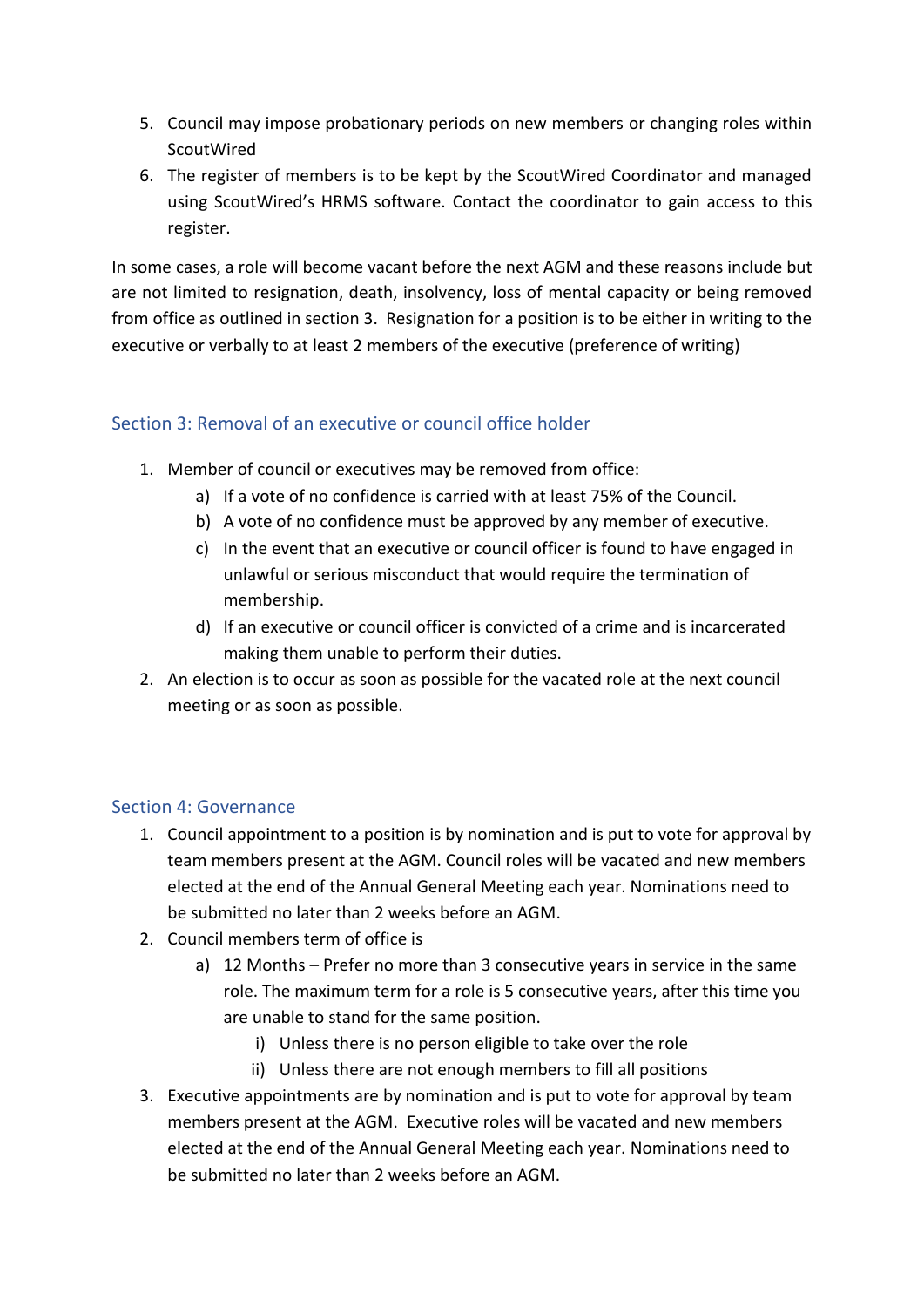- 4. Executive appointments term of office is.
	- a) 12 Months prefer no more than 3 consecutive years in service in the same role. The maximum term for a role 5 consecutive years, after this time you are unable to stand for the same position.
		- i) Unless there is no person eligible to take over the role
		- ii) Unless there are not enough members to fill all positions.
	- b) Except for The Trustee positions, which are permanent unless removed by council and executive with a majority vote of no confidence.
- 5. The Council consists of
	- a) The ScoutWired Coordinator
	- b) The ScoutWired Deputy Coordinator
	- c) Tech Team Coordinator
	- d) The Treasurer
	- e) Tech Leader
	- f) Communications Leader
	- g) Chat Leader
	- h) Games Leader
	- i) Trustee 1 (may hand off any voting power to another member and will therefore be considered as another member)
	- j) Trustee 2 (if appointed)
- 6. The Executive consists of
	- a) The ScoutWired Coordinator
	- b) The ScoutWired Deputy Coordinator
	- c) Tech Team Coordinator
	- d) Trustee 1
	- e) Trustee 2 (if appointed)
- 7. A Team Leader decides how to manage their team with advice from mentors
- 8. New team members are approved prior to appointment by Council
- 9. The council can appoint an acting member to any office if
	- a) the role is vacant.
	- b) the person in the role is inactive for longer than 90 days.
- 10. Acting roles are unable to make changes to acts, rules, membership and must vacate the role when a new member is appointed to the role.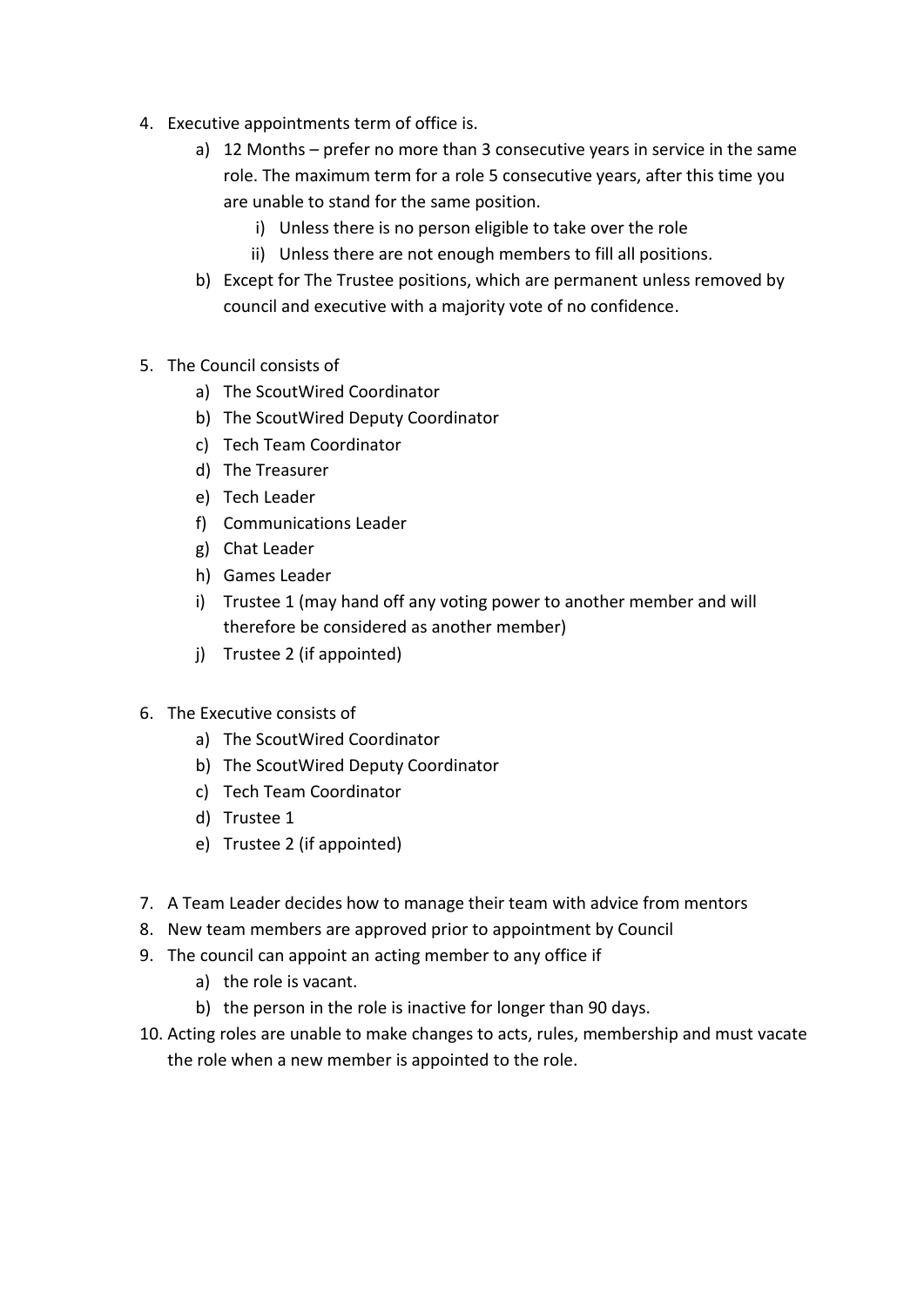#### Section 5: Meetings

Council Meetings

1. Monthly Council meetings shall be held once a month as set out by the council at the time. Chairing of this meeting will be overseen by the Scoutwired Coordinator, however any of the council members in attendance can choose to chair the meeting.

> a) At these meetings, any member may act as the chairperson, but the Scoutwired Coordinator or another executive member as assigned by the coordinator in their absence) is to act as the tiebreaker should the need arise.

b) At these meetings, the Scoutwired Coordinator (or the deputy Coordinator in their absence) and the Trustees have the right to overrule a council decision if there are significant concerns over its ramifications or legal concerns. They however cannot do this during any vote of no confidence.

- 2. At least 50% of the members of the Council (including 1 member of executive) must be present at their monthly meeting's to be in quorum *(quorum Is required for it to be* 
	- *a Valid meeting &* trustees not counted towards quorum).
- 3. A motion is passed by Council if:
	- a) Majority of the present Council members votes 'yes' to the motion
- 4. If a conflict of interest is noted for a member, they will forfeit their vote for that item on the agenda
- 5. The Annual General Meeting will be held in the first quarter of each year and will be run by the current ScoutWired Coordinator (adult position).
- 6. A General Meeting can be called any time in need, so long as:
	- a) At least 20% (prefer 50%) of the total current team members approve a meeting to be a General Meeting.
	- b) And at least 1 sitting member of the Executive are present.
	- c) At least 50% of the members of the Council (including 1 member of executive) must be present at a general meeting's to be in quorum *(quorum Is required for it to be a Valid meeting &* trustees are not counted towards quorum).
	- d) All members present at this meeting has a single vote.
	- e) Notice of these meeting will be in writing at least a week prior.
	- f) Motions to be passed for this meeting will be out at least 3 days prior to the meeting taking place.
- 7. An emergency General Meeting can be convened at the request of the Executive, Council or members at any time where: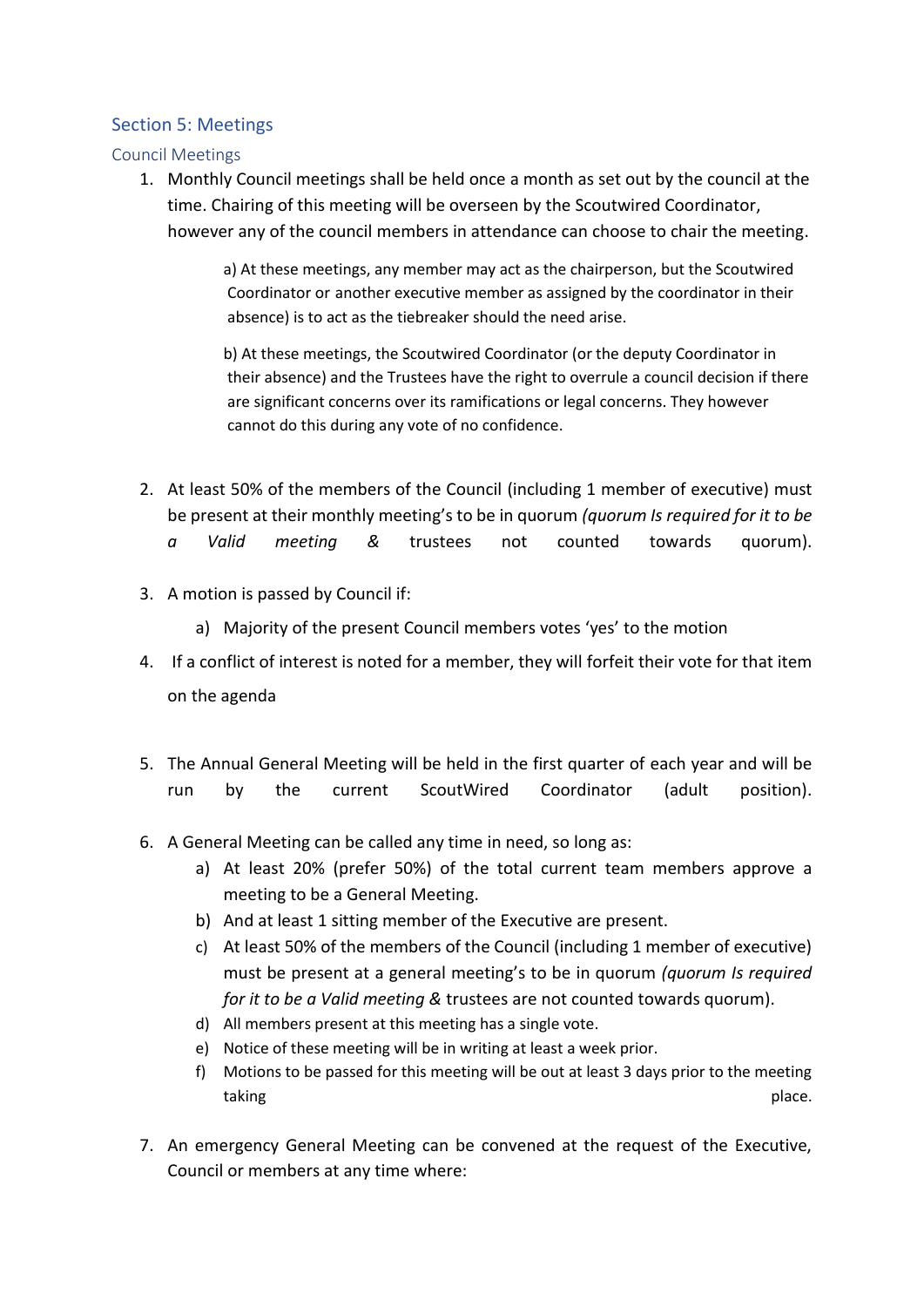- a. Legislation changes requires immediate action.
- 8. Or in the instance where the association would be dissolved (Trustee must be present in this instance)
	- a) At least 20% (prefer 50%) of the current council members approve a meeting to be an emergency general meeting.
	- b) At least 50% of the members of the Council (including 1 member of executive) must be present at the emergency general meeting to be in quorum *(quorum Is required for it to be a Valid meeting &* trustees are not counted towards quorum).
	- c) All members present at this meeting has a single vote
	- d) Notice of these meetings will be in writing at least a week prior.
	- e) Motions to be passed at this meeting will be out at least 3 days prior to the meeting taking place.
- 9. The Communications Leader will provide the agenda in advance of the meeting, and distribute minutes after the meeting, within 14 days. The agenda and minutes will be stored on ScoutWired's Project Management System.

### AGM

- 1. The ScoutWired Coordinator is the Chairperson of the AGM
- 2. All team members have the right to vote.
- 3. All team members have the right to abstain from voting.
- 4. All team members are entitled to request a recount.
- 5. All team members are entitled to
	- a) request a proxy,
	- b) or provide an absentee/electronic transmission.
- 6. No voting team member should have more proxy votes than thirty percent (30%) of the active votes by all team members
- 10. Abstaining from votes:
	- 1. All voting team members have the right to abstain from voting.
	- 2. An abstain vote still counts to the total pool of votes and is not able to be removed from the pool.
	- 3. An abstain vote is considered 'neither for nor against' the motion.
	- 4. An abstain vote is designed for team members to exercise their rights to halt the decision-making processes, by allowing the motion to stall and causing review.
- 2. An abstain vote is not counted as a negative result in the pool and is not a representation of being against the motion and must be counted separately.
- 11. Absentee/mail votes are to be collected by the ScoutWired coordinator.
- 7. The Communications Leader will provide the agenda in advance of the meeting, and distribute minutes after the meeting, within 14 days. The agenda and minutes will be stored on ScoutWired's Project Management System.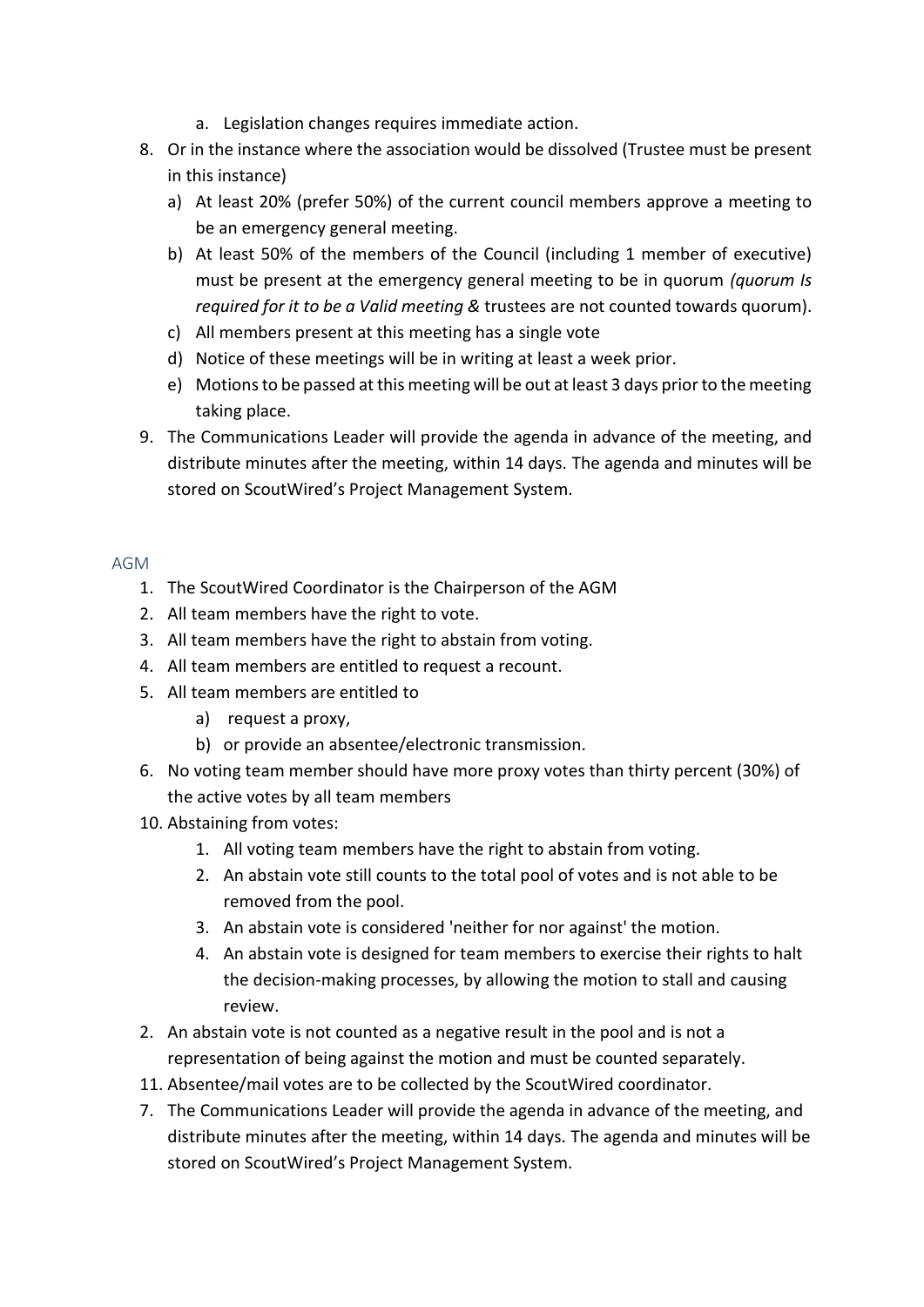### Section 6: Constitution and Bylaws

- 1. Team Members can view Constitution, bylaws, policies, and procedures at any time through the online portal via their team account, find it on the website or request a current copy of the document via the Communications Leader to be emailed to them.
- 2. Any changes, alterations, or rescinding any of these rules requires approval at a General Meeting.
- 3. Council may amend this constitution by a special resolution if :
	- a) 75% of the present members vote in favour of the amendment at any General Meeting
- 4. Team members must be notified of any motions to change the constitution.
	- a) at least two (2) weeks before the date of the meeting
	- b) via email, online communications software, and electronic messaging
- 5. Council may amend at any time without needing to hold a general meeting.
	- a) any bylaws,
		- i) With exception of bylaws centred around the executive positions
	- b) policies and rules,
	- c) or services
- 6. Council is required to provide a notice of change to the Western Australia Departments of Mines, Industry Regulation and Safety within 14 days of approved changes.

## Section 7: Financial Reporting

- 1. The financial reporting will be from the  $1<sup>st</sup>$  of January to the 31st of December annually.
- 2. All bookkeeping, and financial documentation is required to be kept and stored for seven (7) years and must be available for audit during the audit period. Financial reports to be kept electronically on the Council SharePoint, and will be maintained by the Treasurer.
- 3. External auditing of the organisation is to occur after the end of December, and the audit results reported at the AGM.
- 4. Reimbursement for expenses and costs to members is subject to Council approval. This is to be actioned by a motion at any meeting providing quorum has been met as outlined in section 5. The treasurer will then process this request, unless they are receiving the funds, then another member with bank account access will process this transaction.
- 5. All property and income of ScoutWired must be applied solely towards promoting the objectives and purposes of ScoutWired and no part of that property or income may be paid or otherwise distributed, directly or indirectly, to any member, except in good faith in promoting those objects or purpose.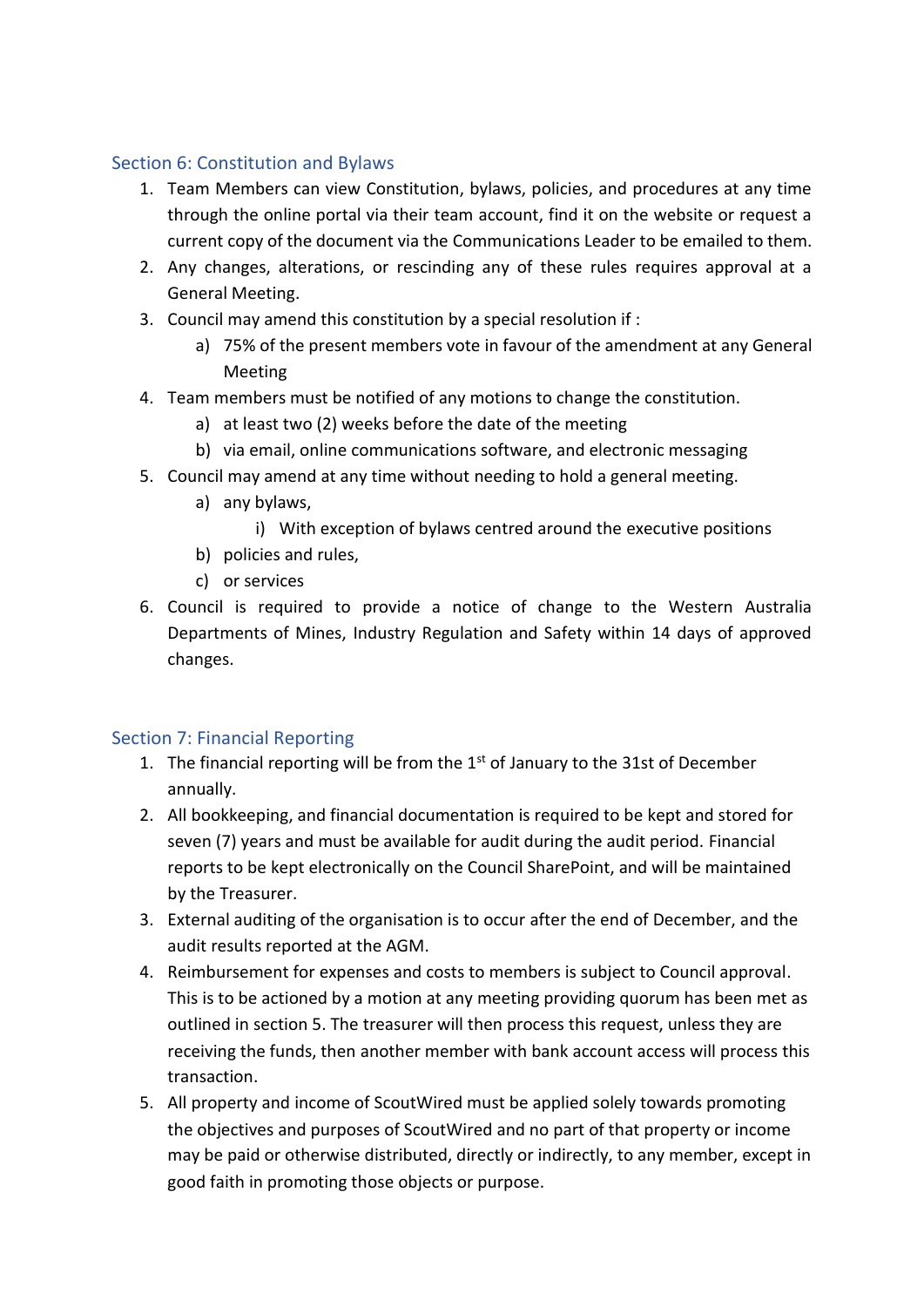- 6. Banking and Finances are to be managed by the Treasurer, in which at every meeting will be disclosed:
	- a) The current account balances
	- b) Any donations or income
	- c) Any expenses or outgoings
	- d) Any fees or charges
	- e) Donation platform credits and expenses

### Section 8: Dissolution

- 1. In the event that ScoutWired disbands:
	- a) The Trustee(s) must meet with Executive and Treasurer to discuss the formal dissolution of the organization including.
		- i. the deregistration of the organization
		- ii. closing the organization
		- iii. ending the tax exemptions
		- iv. and trading details
		- v. returning property, services or materials owned by members to their rightful owners.
		- vi. shutting down all servers and service
		- vii. payment of outstanding invoices
		- viii. donation of any remaining currencies to:
		- ix. The Lord Baden Powell Society Telephone: 02 8440 5908
		- x. Fax: 02 9413 1177
		- xi. Email: lbps@scouts.com.au
		- xii. Mail: PO Box 5079 CHATSWOOD NSW 2067

#### Section 9: Grievances and Disputes

- 1. All disputes and grievances are to be managed in accordance with ScoutWired Grievances and Disputes Policy available to all members on teams.
- 2. Grievances between team members.
	- a) Need to be dealt with appropriately and through mediation by the team members.
	- b) Can be escalated to the Council for support and assistance.
	- c) Have an oversight by the Executive to allow fairness and support for team members.
- 3. Grievances between team members and the organization.
	- a) Need to be dealt with appropriately and through transparent and supportive methods.
	- b) Be equitable, fair, and allow for diversity and inclusion for all parties.

## Section 10: Intellectual Property

- 1. All intellectual property created for use by ScoutWired.
	- a) remains the property of ScoutWired for a period of twenty-five (25) years